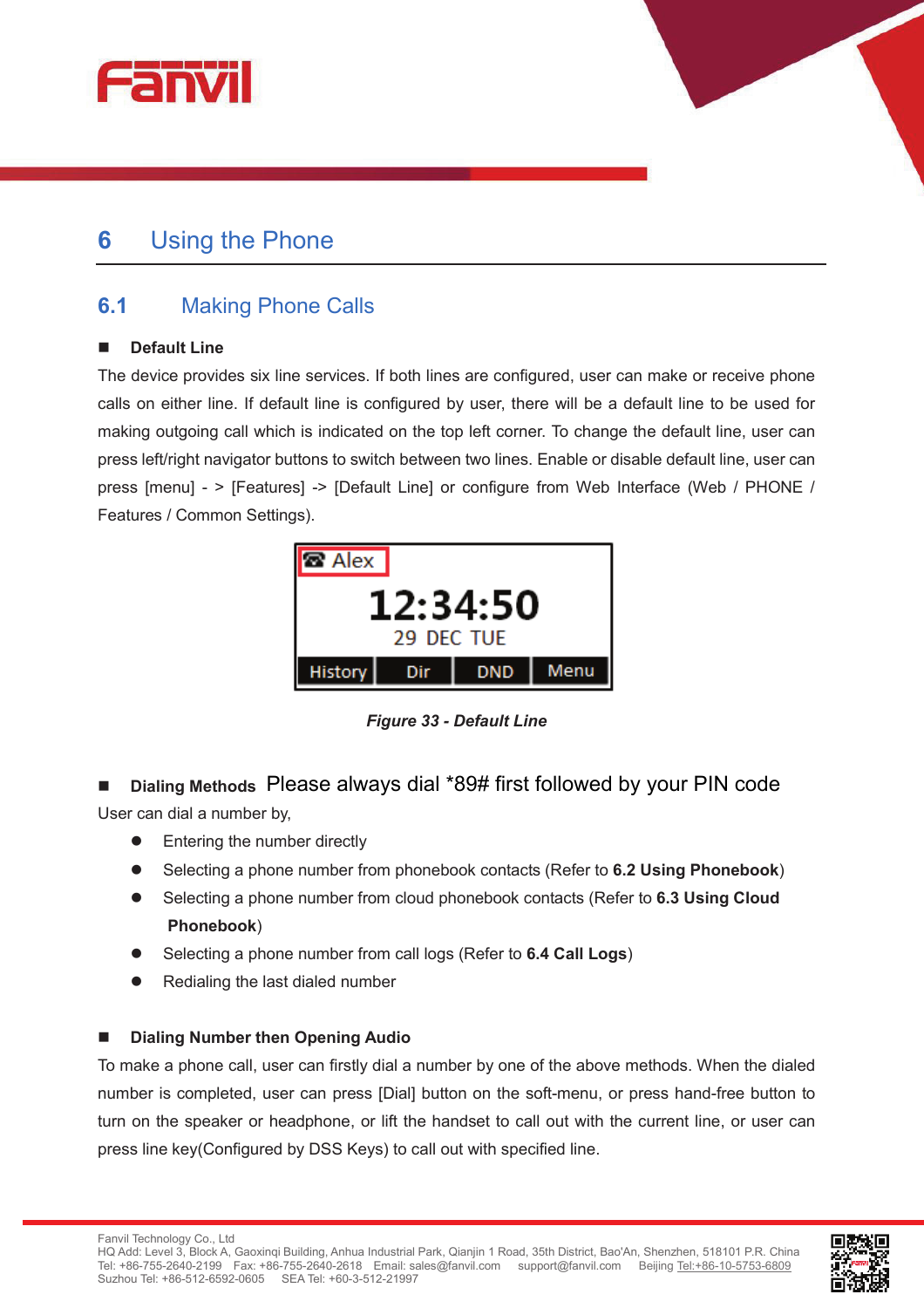



*Figure 34 - Dialing a Number before Audio Channel Opened* 

#### ■ Opening Audio then Dialing the Number

Another alternative is the traditional way to firstly open the audio channel by lifting the handset, turning on the hands-free speaker or headphone by pressing hands-free button, or line key, and then dial the number with one of the above methods. When number dialed completed, user can press [Dial] button or [OK] button to call out, or the number will be dialed out automatically after timeout.



*Figure 35 - Dial a Number after Audio Channel Opened*

*NOTICE! For some users who get used to dial a number immediately by pressing # key, the user must login to the web to enable 'Press "#" to Send' option in page [Line] -> [Dial Plan] -> "Basic Settings" and apply it.* 

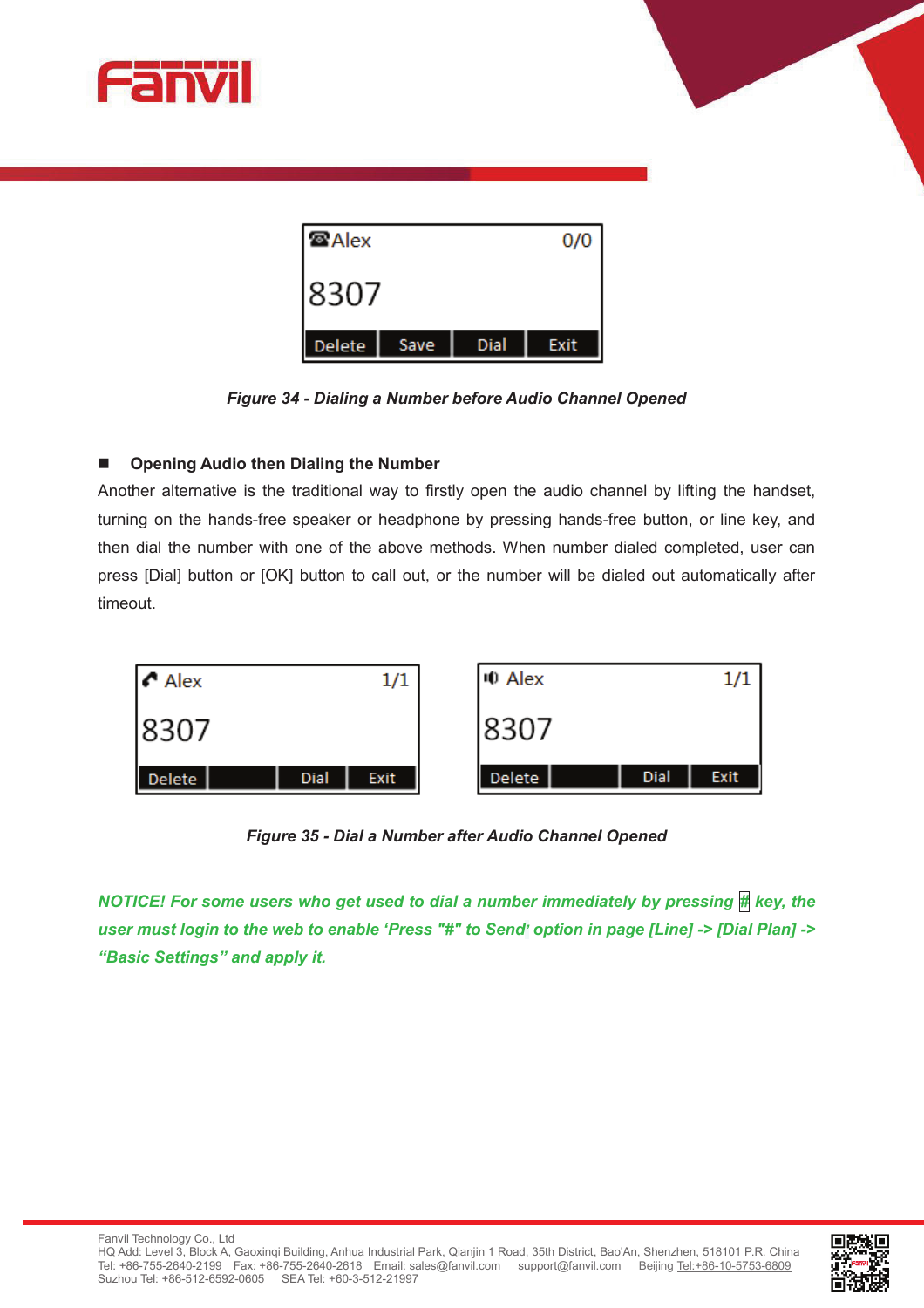

### **n** Cancel Call

While calling the number, user can press [End] button or close the audio channel by put back the handset or press the hands-free button to drop the call.



*Figure 36 - Calling Remote Party* 

#### **n** Answering Incoming Call

When there is an incoming call while the device is idle, user will see the following incoming call alerting screen



*Figure 37 - Incoming Call Screen* 

User can answer the call by lifting the handset, open headphone or speaker phone by pressing the hands-free button, or the [OK] / [Answer] button. To divert the incoming call, user should press [Divert] button. To reject the incoming call, user should press [Reject] button.

Fanvil Technology Co., Ltd

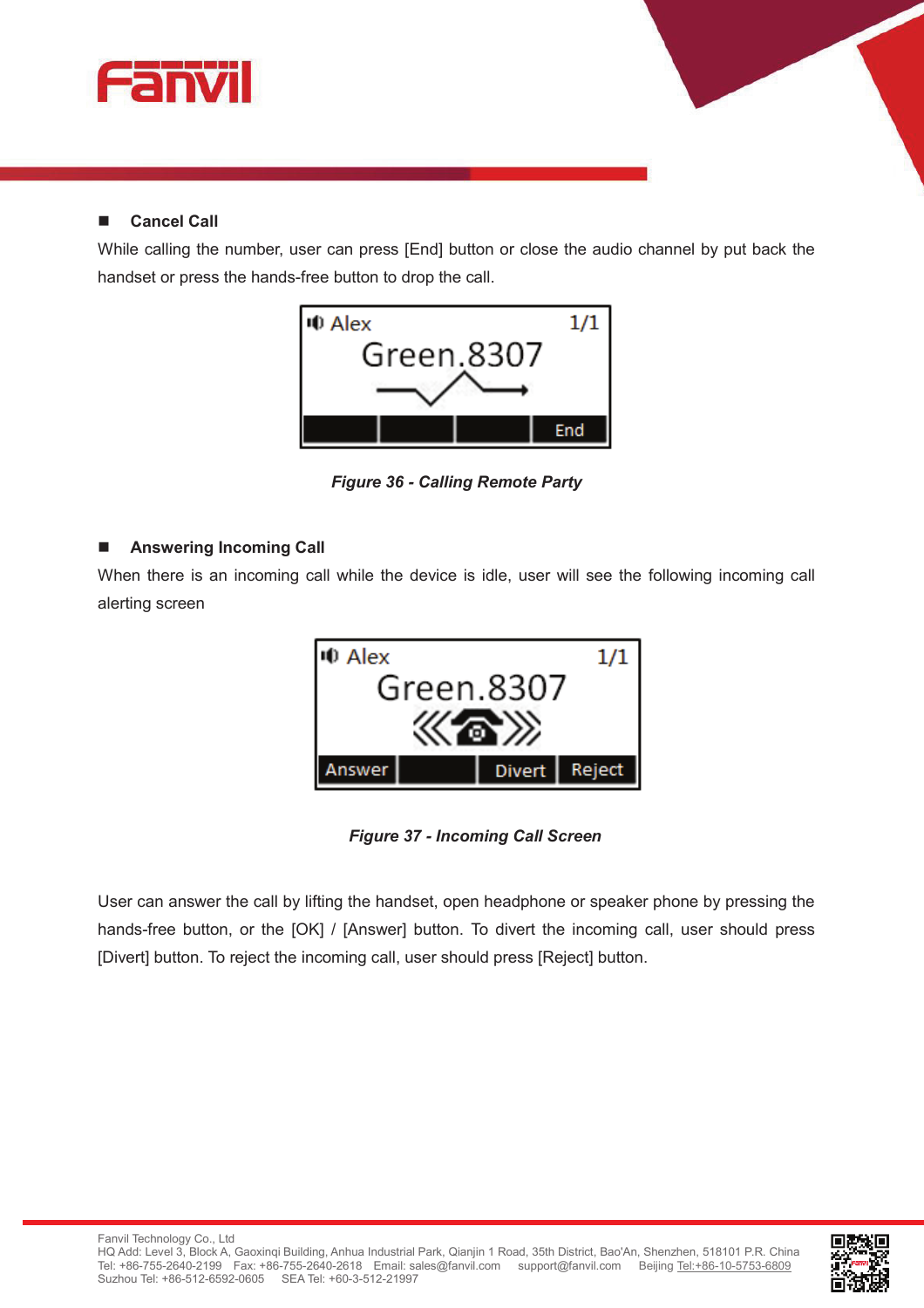

#### **Talking**

When the call is connected, user will see a talking mode screen as the following figure,





**v** 

*Figure 38 - Talking Mode Screen* 

**Audio Channel –** The icon reflects the current audio channel being used.

**Current Line –** The line is being used on the call.

**Remote Party –** The name or number of the remote party.

**Talking time –** The time passed since the call established.

**Screen Pages –** The number of screen pages. User can press up/down navigator buttons to switch screen page.

#### ■ Call Holding /Resuming

User can hold the remote party by pressing [Hold] button and the button will be changed to [Resume] icon. User can press the [Resume] button to resume the call.



*Figure 39 - Call Holding Screen* 

#### **n** Call Ended

When user finished the call, user can put the handset back to the device to hang up the call or press the hands-free button to close the audio channel to hang up.

*NOTICE! When the call is held or in holding state, the user must press [Resume] button to back to call mode, or putting the handset back to the device or pressing Speaker-free button to hang up is not available.* 

Fanvil Technology Co., Ltd

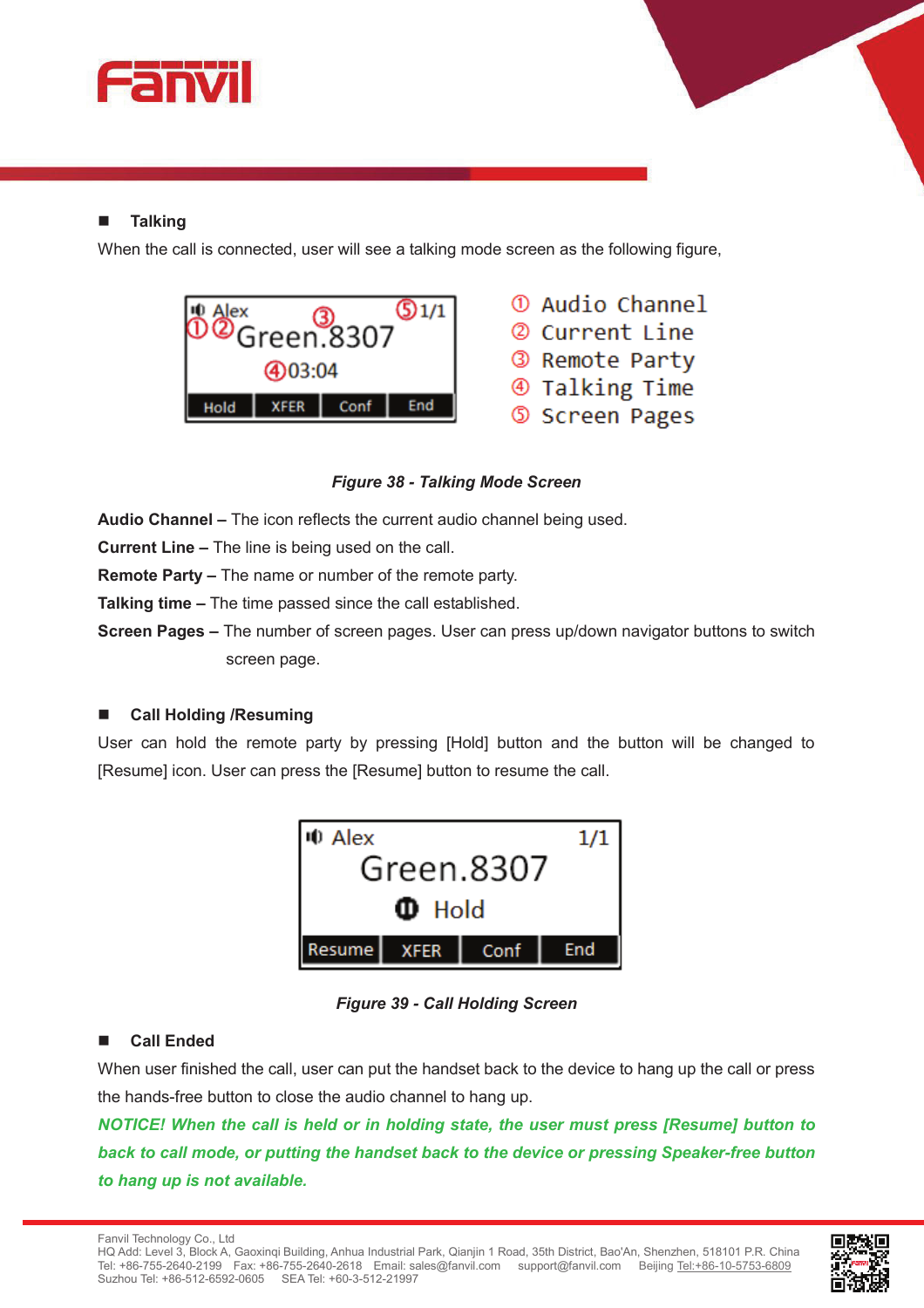



The device can support up to two concurrent calls. When there is already a call established, user can still answer another incoming call on either lines or make a second call on either lines.

#### **n** Second Incoming Call

When there is another incoming call during talking a phone call, this call will be waiting for user to answer it. User will see the call message in the middle of current screen. The device will not be ringing but playing call waiting tone in the audio channel of the current call and the LED will be flashing in green. User can accept or reject the call same as normal incoming call. When the waiting call is answered, the first call will be put on hold automatically.



*Figure 40 – Second Incoming Call Screen* 

#### **Second Outgoing Call**

To make a second call, user may press [XFER] / [Conf] button to make a new call on the default line or press the line key to make new call on specific line. Then dial the number the same way as making a phone call. Another alternative for making second call is to pressing DSS Keys dial out from the configured Keys (BLF/Speed Dial). When user is making a second call with the above methods, the first call could be place on hold manually first or will be put on hold automatically at second dial.

#### ■ Switching between Two Calls

When there are two calls established, user will see a dual calls screen as the following picture,



| 10 8311           |  |      | 2/2 |
|-------------------|--|------|-----|
| Nick.8308         |  |      |     |
| $\mathbf{D}$ Hold |  |      |     |
| Resume   XFER     |  | Conf |     |



Fanvil Technology Co., Ltd HQ Add: Level 3, Block A, Gaoxinqi Building, Anhua Industrial Park, Qianjin 1 Road, 35th District, Bao'An, Shenzhen, 518101 P.R. China Tel: +86-755-2640-2199 Fax: +86-755-2640-2618 Email: sales@fanvil.com support@fanvil.com Beijing Tel:+86-10-5753-6809 Suzhou Tel: +86-512-6592-0605 SEA Tel: +60-3-512-21997

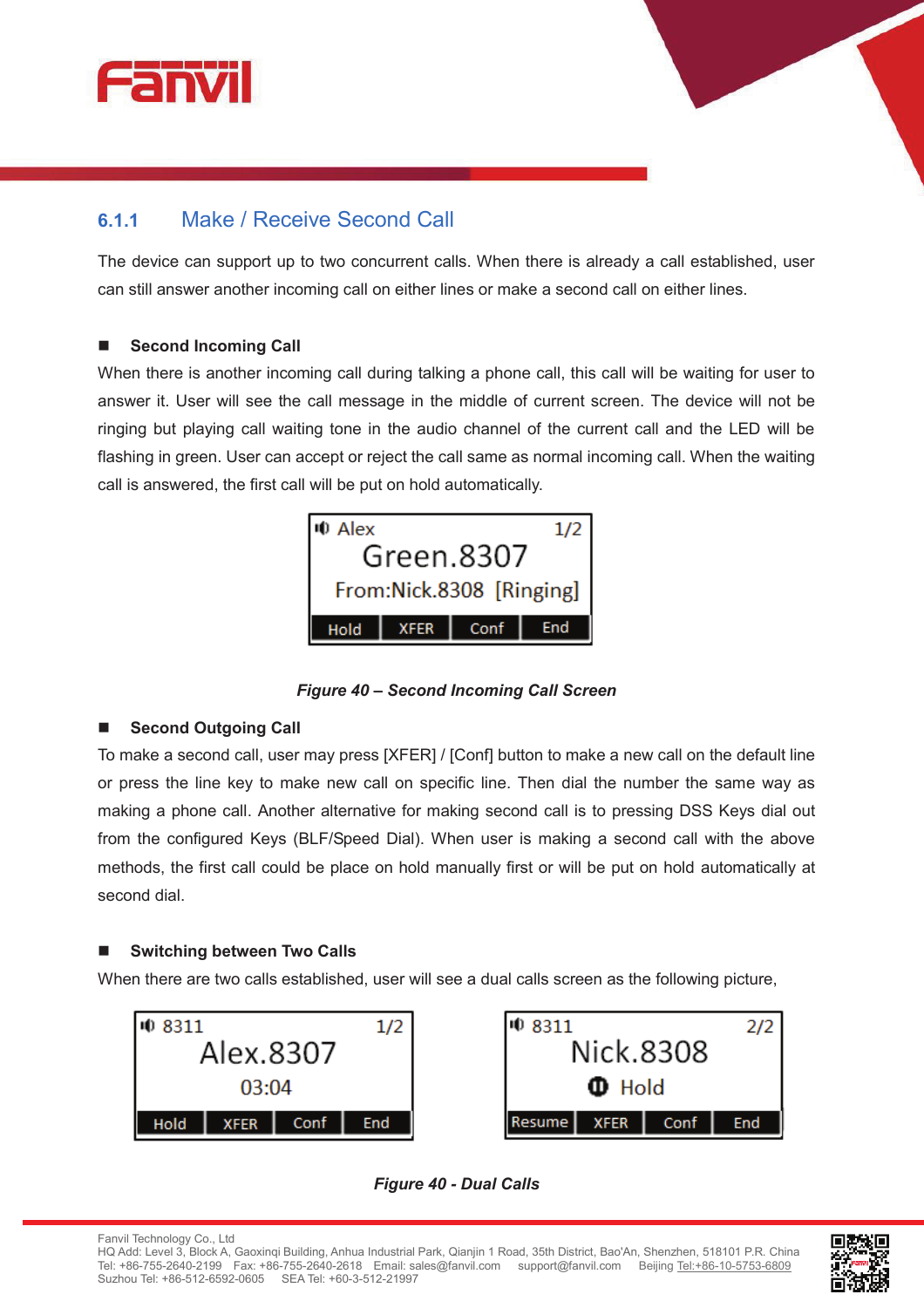

User can press up/down navigator buttons to switch screen page, and switch call focus by pressing [Hold] / [Resume] button.

#### **n** Ending One Call

User may hang up the current talking call by closing the audio channel or press [End] button. The device will return to single call mode in holding state.

### **6.1.2** Join / Split Two Calls (3-way Local Conference)

In the dual call mode, user can join two calls into a conference call by pressing [Conf] button. When two calls are joined, user can split them by pressing [Split] button.



*Figure 41 - Conference Call* 

### **6.1.3** Call Transfer

When the user is talking with a remote party and wish to transfer the call to another remote party, there are two way to transfer the call, attended and unattended.

#### **n** Attended Transfer

The attended call transfer is also known as the 'polite mode' which is to dial through the other remote party, wait for the remote party to answer the call and then transfer the call.

This is the same procedure as making two concurrent calls. In the dual call mode, press the [XFER] button to transfer the first party to the second one.

Fanvil Technology Co., Ltd

HQ Add: Level 3, Block A, Gaoxinqi Building, Anhua Industrial Park, Qianjin 1 Road, 35th District, Bao'An, Shenzhen, 518101 P.R. China Tel: +86-755-2640-2199 Fax: +86-755-2640-2618 Email: sales@fanvil.com support@fanvil.com Beijing Tel:+86-10-5753-6809 Suzhou Tel: +86-512-6592-0605 SEA Tel: +60-3-512-21997

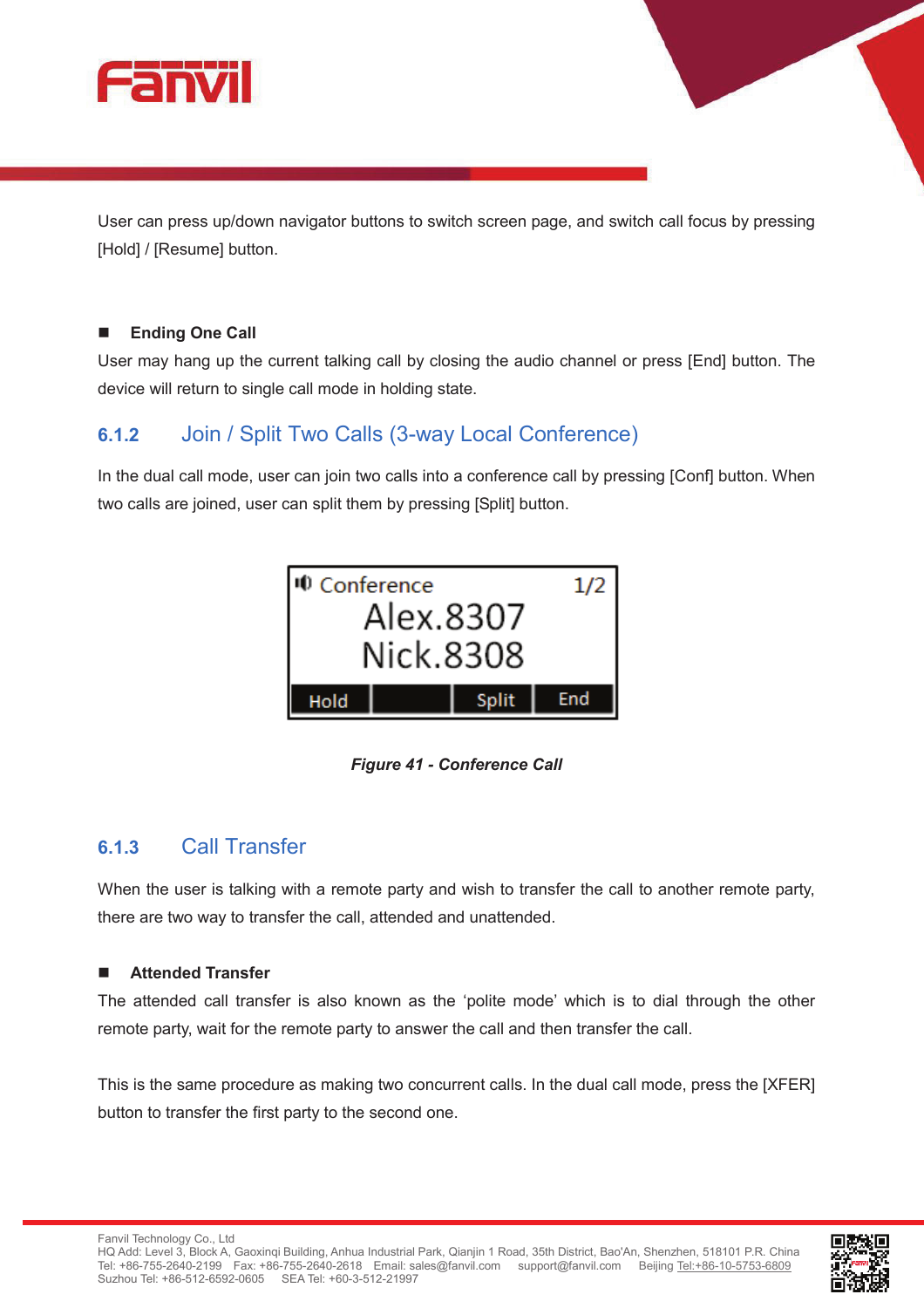

#### ■ Unattended / Blind Transfer

Unattended transfer is also known as 'Fire and Forget' mode. Instead of connecting to the second party first and confirming the second call is established, user press [XFER] button first then dial the second party number. When the number is dialed, user can press[XFER] button again and the first party will be transfer to the second.

This is like helping the first party to dial to the second one. However, the transfer could be successful if the second party answered it, or could be failed if the second party is busy or rejected it.

*NOTICE! More advanced transfer configuration, please refer to 8.14 LINES / Dial Plan.* 

### **6.2** Using Phonebook

User can save contacts' information in the phonebook and dial the contact's phone number(s) from the phonebook. To open the phonebook, user can press soft-menu button [Dir] in the default standby screen or keypad.

By default the phonebook is empty, user may add contact(s) into the phonebook manually or from call logs .



*Figure 42 - Phonebook screen* 

*NOTICE! The device can save up to total 500 contact records.* 

**v** 

Fanvil Technology Co., Ltd

HQ Add: Level 3, Block A, Gaoxinqi Building, Anhua Industrial Park, Qianjin 1 Road, 35th District, Bao'An, Shenzhen, 518101 P.R. China Tel: +86-755-2640-2199 Fax: +86-755-2640-2618 Email: sales@fanvil.com support@fanvil.com Beijing Tel:+86-10-5753-6809 Suzhou Tel: +86-512-6592-0605 SEA Tel: +60-3-512-21997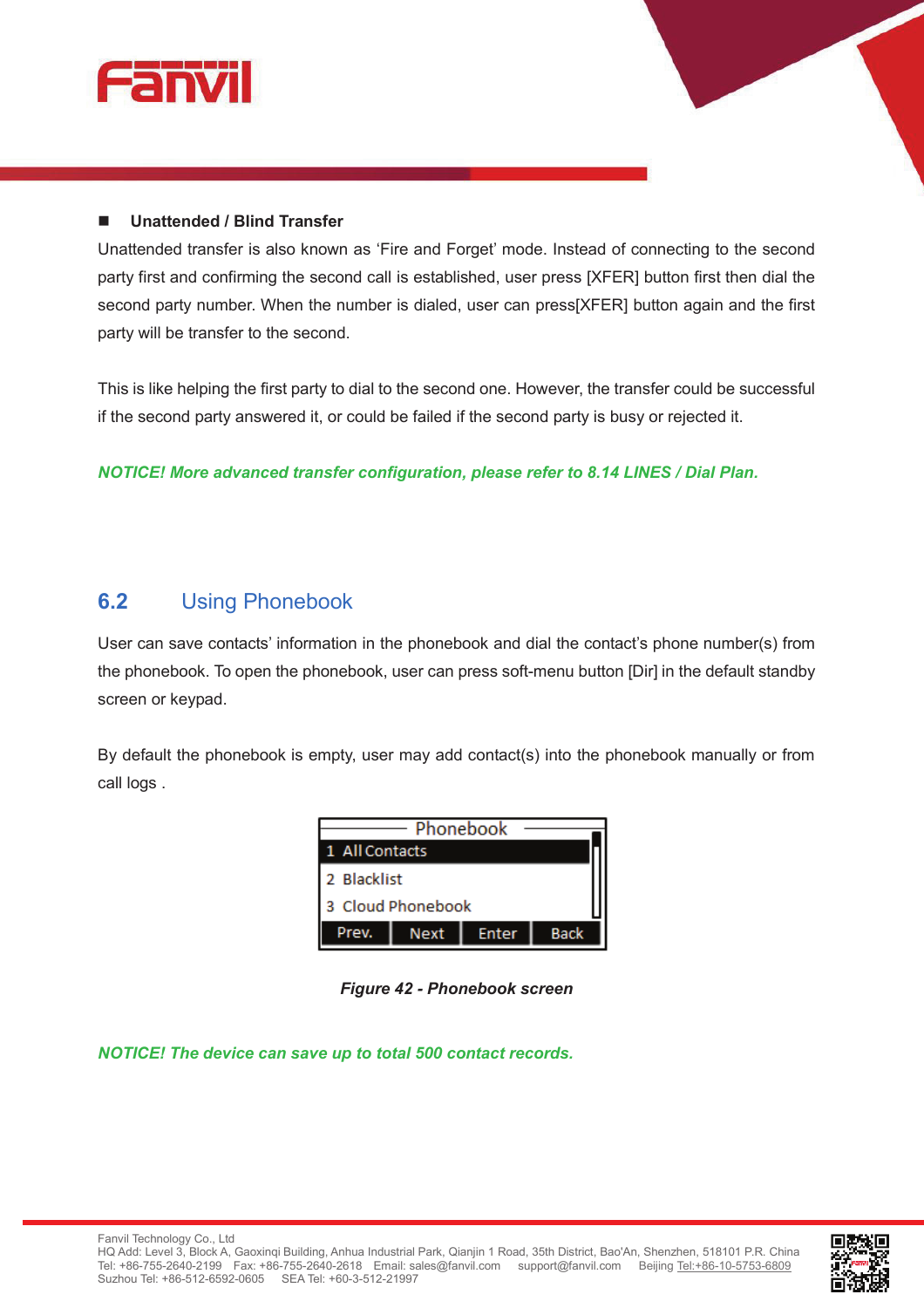



| <b>All Contacts</b> |  |  |             |
|---------------------|--|--|-------------|
| List Is Empty       |  |  |             |
|                     |  |  |             |
| Add                 |  |  | <b>Back</b> |

*Figure 43 - Phonebook is Empty* 

When there are contact records in the phonebook, the contact records will be arranged in the alphabet order. User may browse the contacts with up/down navigator keys. User may fast scroll the contact list by holding the up/down navigator keys. The record indicator tells user which contact is currently focused. User may check the contact's information by pressing [OK] button.



*Figure 44 - Browsing Phonebook* 

### **6.2.1** Add / Edit / Delete Contact

To add a new contact, user should press [Add] button to open Add Contact screen and enter the contact information of the followings,

- **Contact Name**
- Tel. Number
- Mobile Number
- **Other Number**
- **Ring Tone**
- **Contact Group**

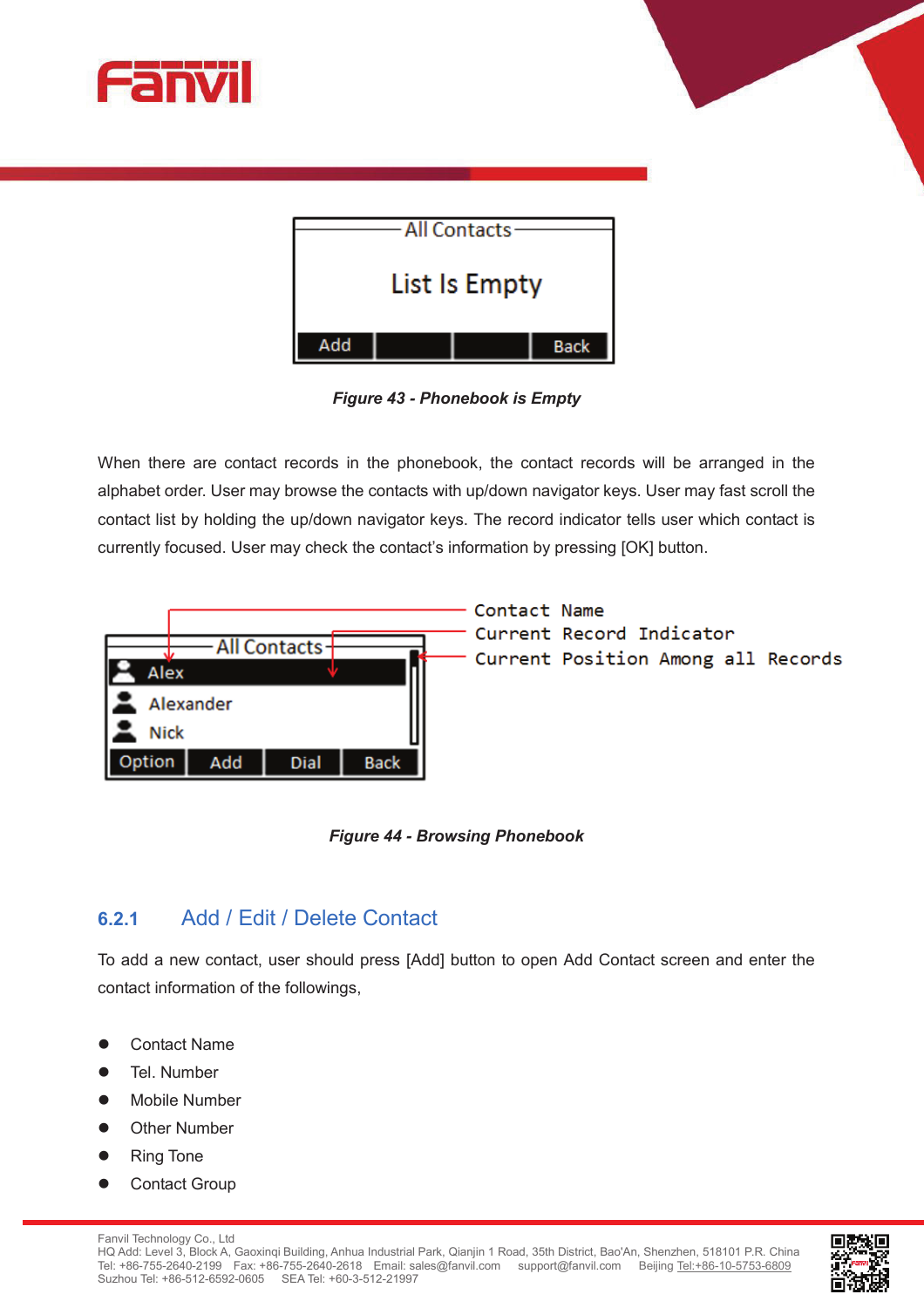



| All Contacts  |      |      |             |
|---------------|------|------|-------------|
| Name          |      |      |             |
| Tel           | 8307 |      |             |
| <b>Delete</b> | abc  | Save | <b>Back</b> |

*Figure 45 - Add New Contact* 

User can edit a contact by pressing [Option] -> [Edit] button.

To delete a contact, user should move the record indicator to the position of the contact to be deleted, press [Option] -> [Delete] button and confirm with [Yes].

### **6.2.2 Add / Edit / Delete Group**

User can open the group list by pressing [Groups] button in phonebook screen.

By default, the group list is blank. User can create his/her own groups, edit the group name, add or remove contacts in the group, and delete a group.

To add a group, press [Add] button.

To delete a group, press [Option] -> [Delete] button.

To edit a group, press [Edit] button.



*Figure 46 - Group List*

## **6.2.3** Browse and Add / Remove Contacts in Group

User can browse contacts in a group by opening the group in group list with [OK] button.

Fanvil Technology Co., Ltd HQ Add: Level 3, Block A, Gaoxinqi Building, Anhua Industrial Park, Qianjin 1 Road, 35th District, Bao'An, Shenzhen, 518101 P.R. China Tel: +86-755-2640-2199 Fax: +86-755-2640-2618 Email: sales@fanvil.com support@fanvil.com Beijing Tel:+86-10-5753-6809 Suzhou Tel: +86-512-6592-0605 SEA Tel: +60-3-512-21997

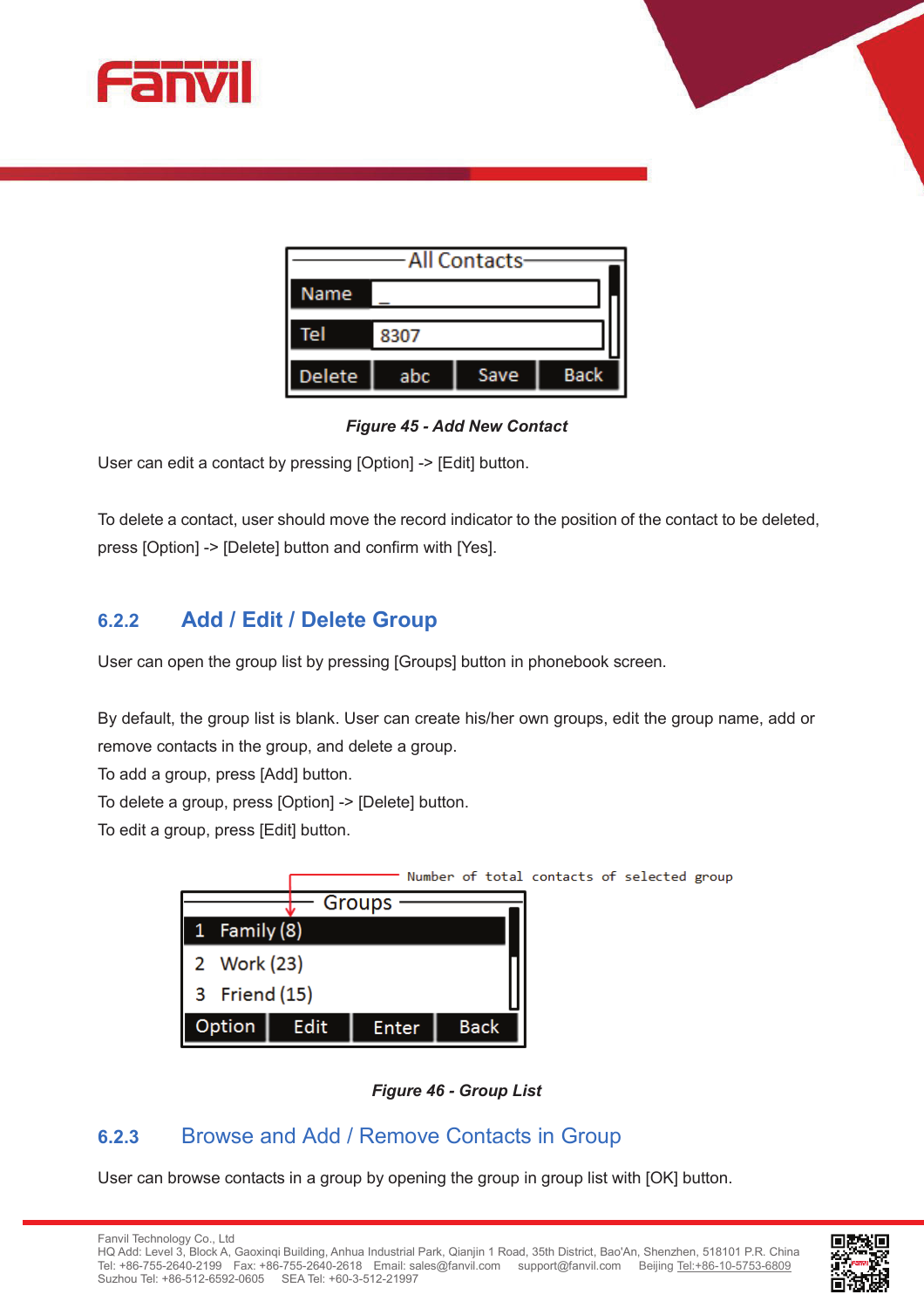



| Work          |     |      |             |  |
|---------------|-----|------|-------------|--|
| Alex          |     |      |             |  |
| Alexander     |     |      |             |  |
| <b>Nick</b>   |     |      |             |  |
| <b>Option</b> | Add | Dial | <b>Back</b> |  |

*Figure 47 - Browsing Contacts in a Group* 

When user is browsing contacts of a group, user can also add or remove contacts in that group by pressing [Add] button to enter the group contacts management screen. Select or deselect the contacts by press [Select] button, and save the change with [OK] / [Save] button when finished editing.



*Figure 48 - Select (Add/Remove) Contacts in a Group* 

## **6.3** Using Cloud Phonebook

Cloud phonebook allows user to configure the device to download a phonebook from a cloud server. This is very useful for office users to use the phonebook from a single source and save the effort to create and maintain the contact list individually. It is also a useful tool for user to synchronize his/her phonebook from a personal mobile phone to the device with Fanvil Cloud Phonebook Service and App which is to be provided publicly soon.

*NOTICE! In regard of creating a cloud phonebook and setting up a cloud phonebook server, please refer to "X5 Administration Guide".* 



HQ Add: Level 3, Block A, Gaoxinqi Building, Anhua Industrial Park, Qianjin 1 Road, 35th District, Bao'An, Shenzhen, 518101 P.R. China Tel: +86-755-2640-2199 Fax: +86-755-2640-2618 Email: sales@fanvil.com support@fanvil.com Beijing Tel:+86-10-5753-6809 Suzhou Tel: +86-512-6592-0605 SEA Tel: +60-3-512-21997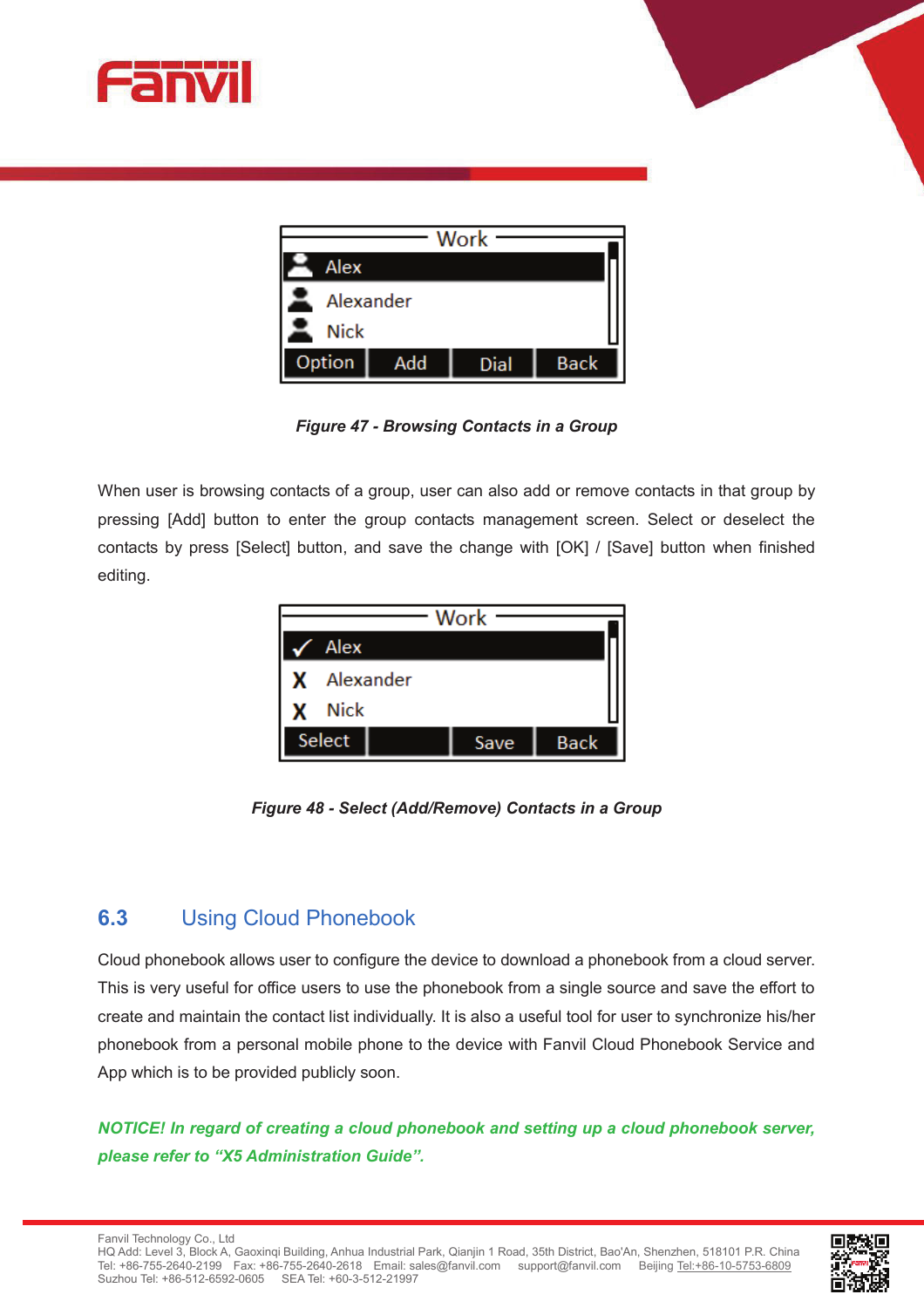

*NOTICE! The cloud phonebook is ONLY temporarily downloaded to the device each time it is opened on the device to ensure the user get the most up to date phonebook. However, the downloading may take a couple seconds depending on the network condition. Therefore, it is highly recommended to the users to save important contacts from cloud to local phonebook to save the time of waiting for downloading.* 

To open cloud phonebook list, press [Cloud Phonebook] in phonebook screen.



*Figure 49 - Cloud Phonebook List* 

## **6.3.1** Open Cloud Phonebook

In cloud phonebook screen, user can open a cloud phonebook by pressing [OK] / [Enter] button. The device will start downloading the phonebook. If downloading failed, user will be prompted with a warning message.

Once the cloud phonebook is downloaded completed, user may browse the contact list and dial the contact number same as in local phonebook.



*Figure 50 - Downloading Cloud Phonebook*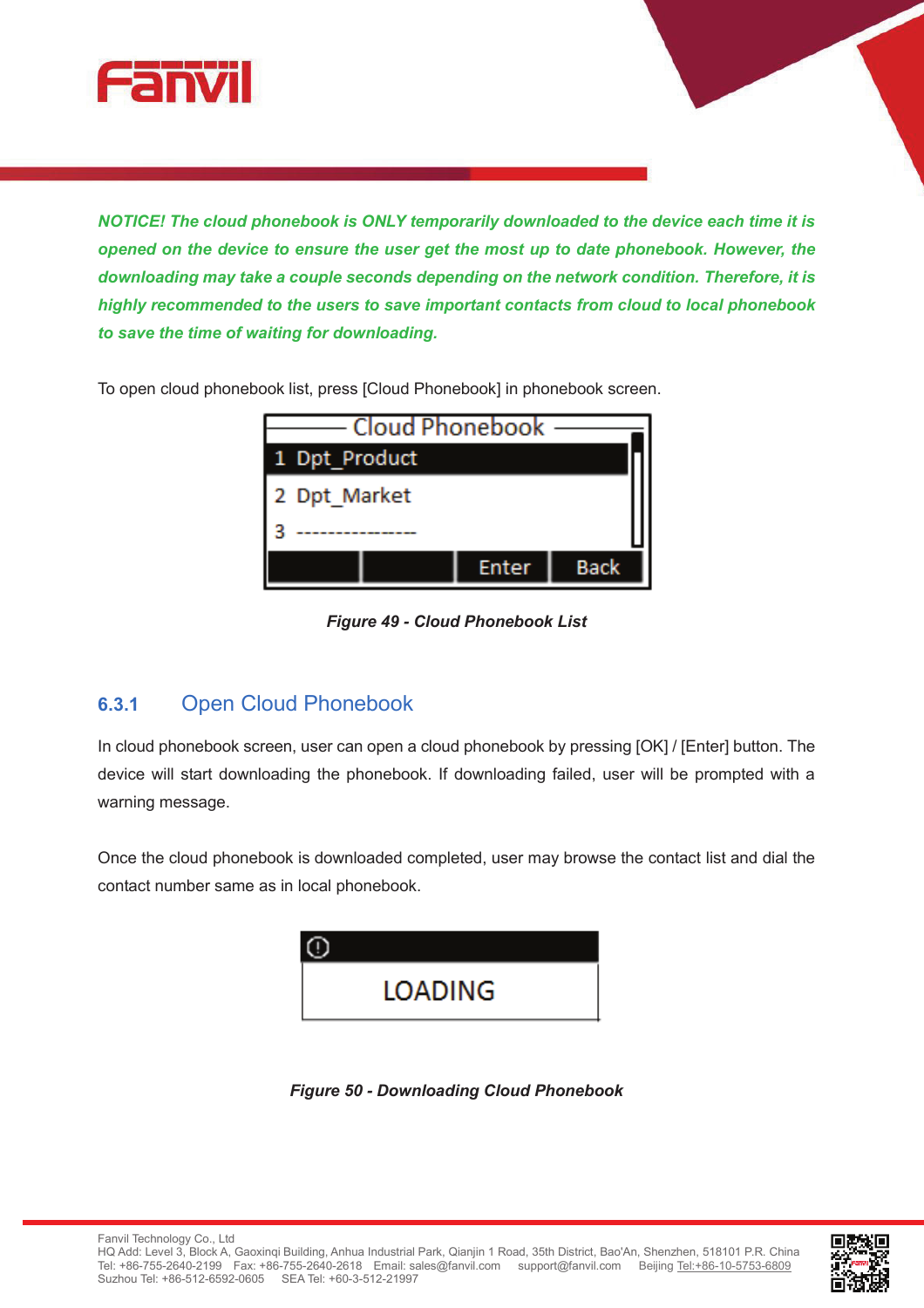





*Figure 51 - Browsing Contacts in Cloud Phonebook* 

### **6.4** Call Logs

The device can store up to 300 call log records and user can open the call logs to check all incoming, outgoing, and missed call records by pressing soft-menu button [History] or pressing keypad  $|T|$ 

In the call logs screen, user may browse the call logs with up/down navigator keys.

Each call log record is presented with 'call type' and 'call party number / name'. User can check further call log detail by pressing [OK] button and dial the number with [Dial] button, or add the call log number to phonebook with pressing [Option] -> [Add to Contact].

User can delete a call log by pressing [Delete] button and can clear all call logs by pressing [Clear] button.

|                                        |             | Call log Type<br>Call party number/name |
|----------------------------------------|-------------|-----------------------------------------|
| Call Logs <sup>-</sup>                 |             |                                         |
| Alex                                   |             |                                         |
| Kate                                   |             |                                         |
| l Li<br>Larry                          |             |                                         |
| Option<br><b>Delete</b><br><b>Dial</b> | <b>Back</b> |                                         |



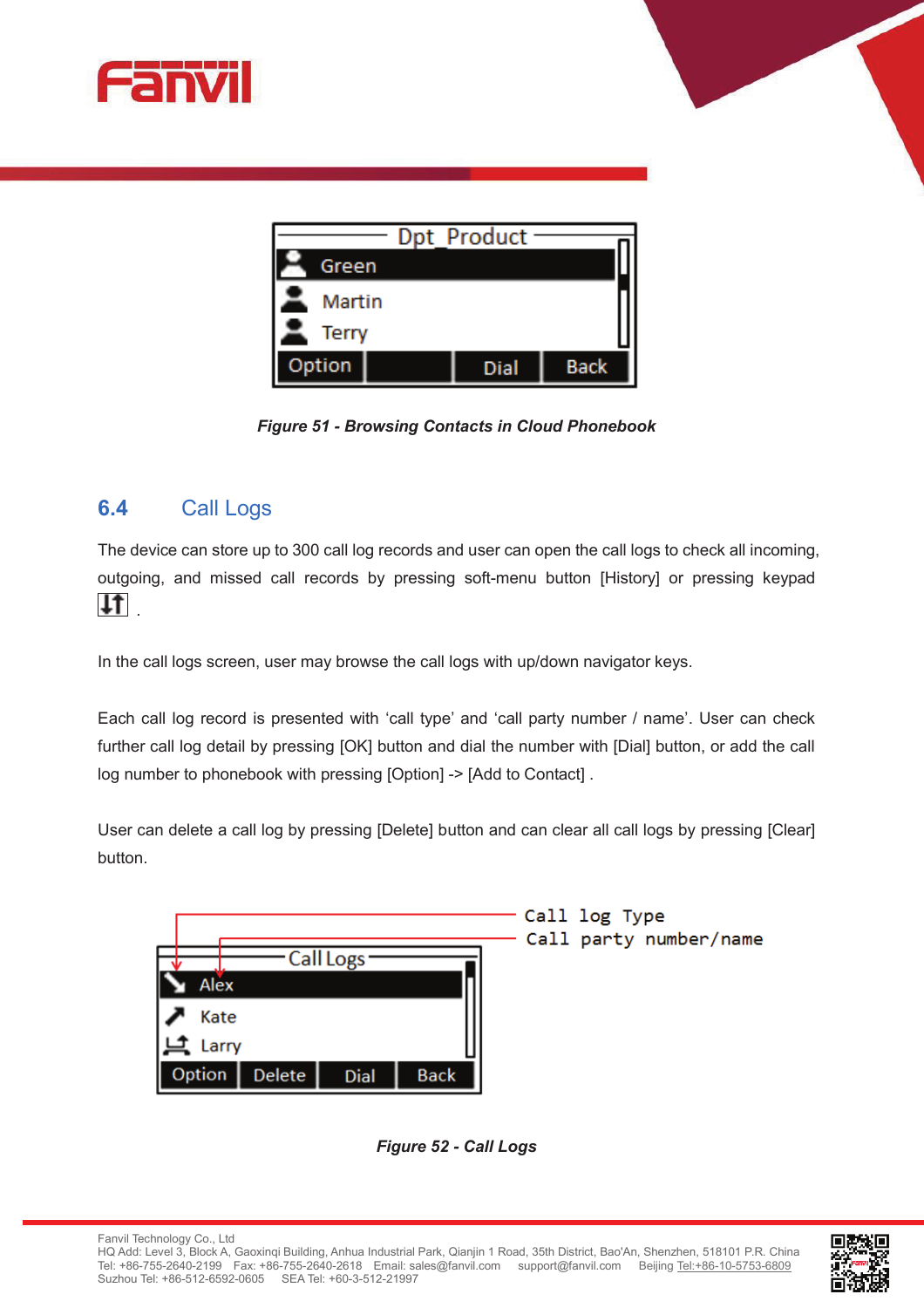

User can also filter call logs with specific call log type to narrow down the call log records by pressing the left/right navigator button and select one of the call log types in the soft-menu buttons,

- 上<br>- Missed Calls
	- **E** Received Calls / Incoming Calls
	- Dialel Calls / Outgoing Calls



*Figure 53 - Filter Call Log Type* 

# **6.5** Voice Message

If the service of the lines supports voice message feature, when the user is not available to answer the call, the caller can leave a voice message on the server to the user. User will receive voice message notification from the server and device will prompt a voice message waiting icon on the standby screen,



*Figure 54 - New Voice Message Notification* 

To retrieve the voice messages, user must configure the voice message number first. Once the voice message number is configured, user can retrieve the voice message of a line by pressing the [Dial] button in the voice message screen.



**v** 

Fanvil Technology Co., Ltd

HQ Add: Level 3, Block A, Gaoxinqi Building, Anhua Industrial Park, Qianjin 1 Road, 35th District, Bao'An, Shenzhen, 518101 P.R. China Tel: +86-755-2640-2199 Fax: +86-755-2640-2618 Email: sales@fanvil.com support@fanvil.com Beijing Tel:+86-10-5753-6809 Suzhou Tel: +86-512-6592-0605 SEA Tel: +60-3-512-21997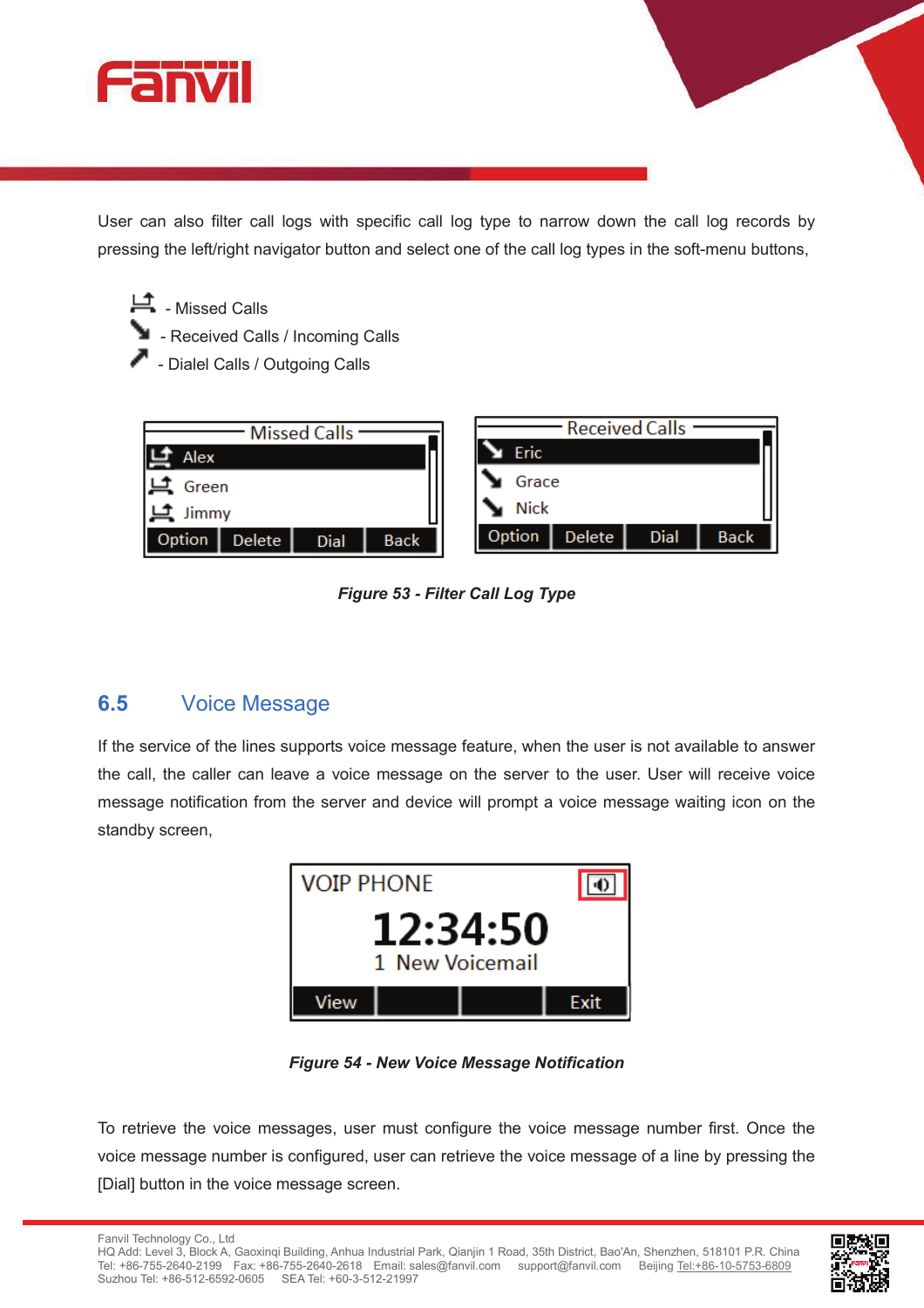

When the device is in the default standby mode,

- Browser the DSS LCD items till you find the [MWI] button.
- Press [MWI] button to open voice message configuration screen, select the line to be configured with up/down navigator keys.
- Press [Edit] button to enable and edit the voice message number, when done, press [OK] / [Save] button to save the configuration.



*Figure 55 - Voice Message Screen* 



*Figure 56 - Configure the Voice Message Number* 

### **6.6** Do-Not-Disturb

User may enable Do-Not-Disturb (DND) feature on the device to reject incoming calls (including call waiting). The DND can be enabled on line basis.

To quickly enable or disable the DND on all lines,

When the device is in the default standby mode,

Fanvil Technology Co., Ltd

HQ Add: Level 3, Block A, Gaoxinqi Building, Anhua Industrial Park, Qianjin 1 Road, 35th District, Bao'An, Shenzhen, 518101 P.R. China Tel: +86-755-2640-2199 Fax: +86-755-2640-2618 Email: sales@fanvil.com support@fanvil.com Beijing Tel:+86-10-5753-6809 Suzhou Tel: +86-512-6592-0605 SEA Tel: +60-3-512-21997

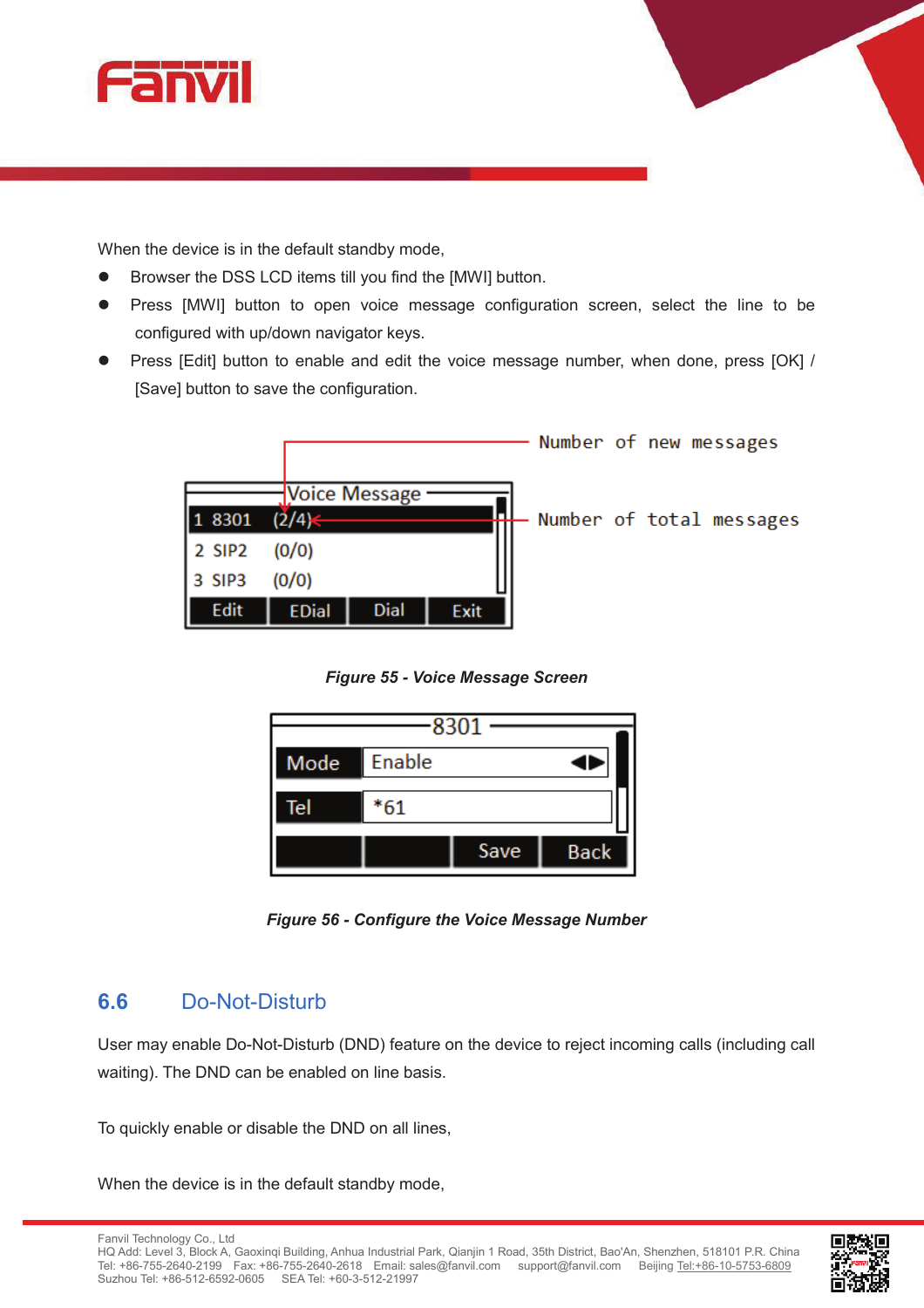

- Press [DND] button to enable DND on all line and icon **DND** will be displayed on the screen.
- Press [DND] button again to disable DND on all line and icon **DND** will be disapeared.



*Figure 57 - DND Enabled on All Lines* 

If user wishes to enable or disable DND on a specific line, user could change the DND mode in DND configurations.

- Press soft-button [Menu] till you find the [Features] item.
- Enter [Features] item till you find the [DND] item.
- Enter [DND] item till you find [Ring Settings] item.
- Press left/right navigator key to change the DND mode or DND state on specific line. When done, press [Save] button to save the changes.
- User will see icon **DHD** 'SIPn Do Not Disturb' against the enabled line.



*Figure 58 - Configure DND on Line*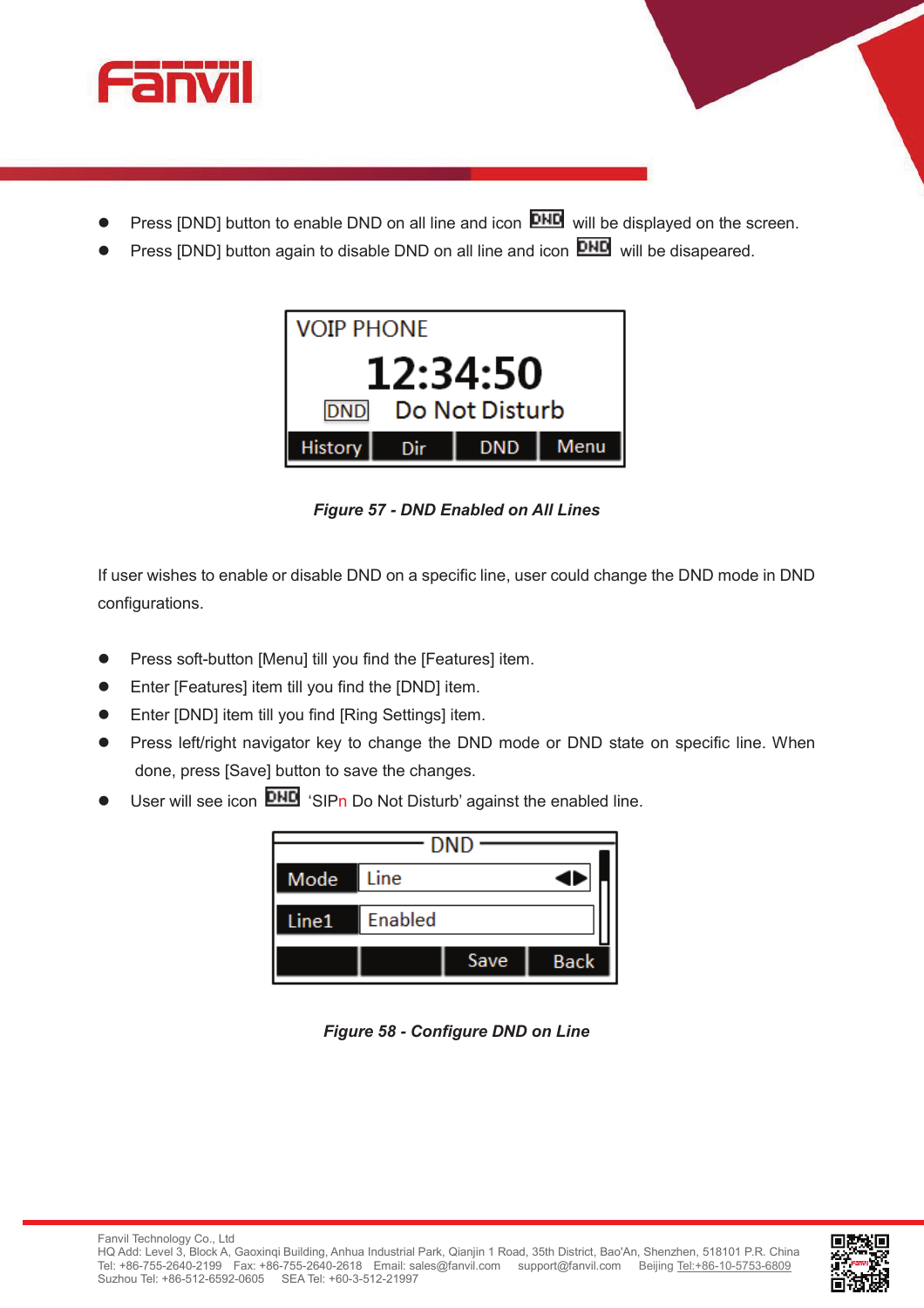



*Figure 59 - DND Enabled on Line1* 

### **6.7** Auto-Answering

User may enable auto-answering feature on the device and any incoming call will be automatically answered (not including call waiting). The auto-answering can be enabled on line basis.

When the device is in the default standby mode, if user wishes to enable or disable auto-answering on a specific line or change the auto-answering delay time, user could change the auto-answering configuration adopt following steps.

- Press soft-button [Menu] till you find the [Features] item.
- Enter [Features] item till you find the [Auto Answer] item.
- l Enter [Auto Answer] item to change the auto-answering configuration on a specific line
- Press left/right navigator button to select the auto-answering option. When done, press [Save] button to save the changes.
- The default auto-answering delay is 5 seconds.



*Figure 60 - Configure Auto-answering on Line1* 

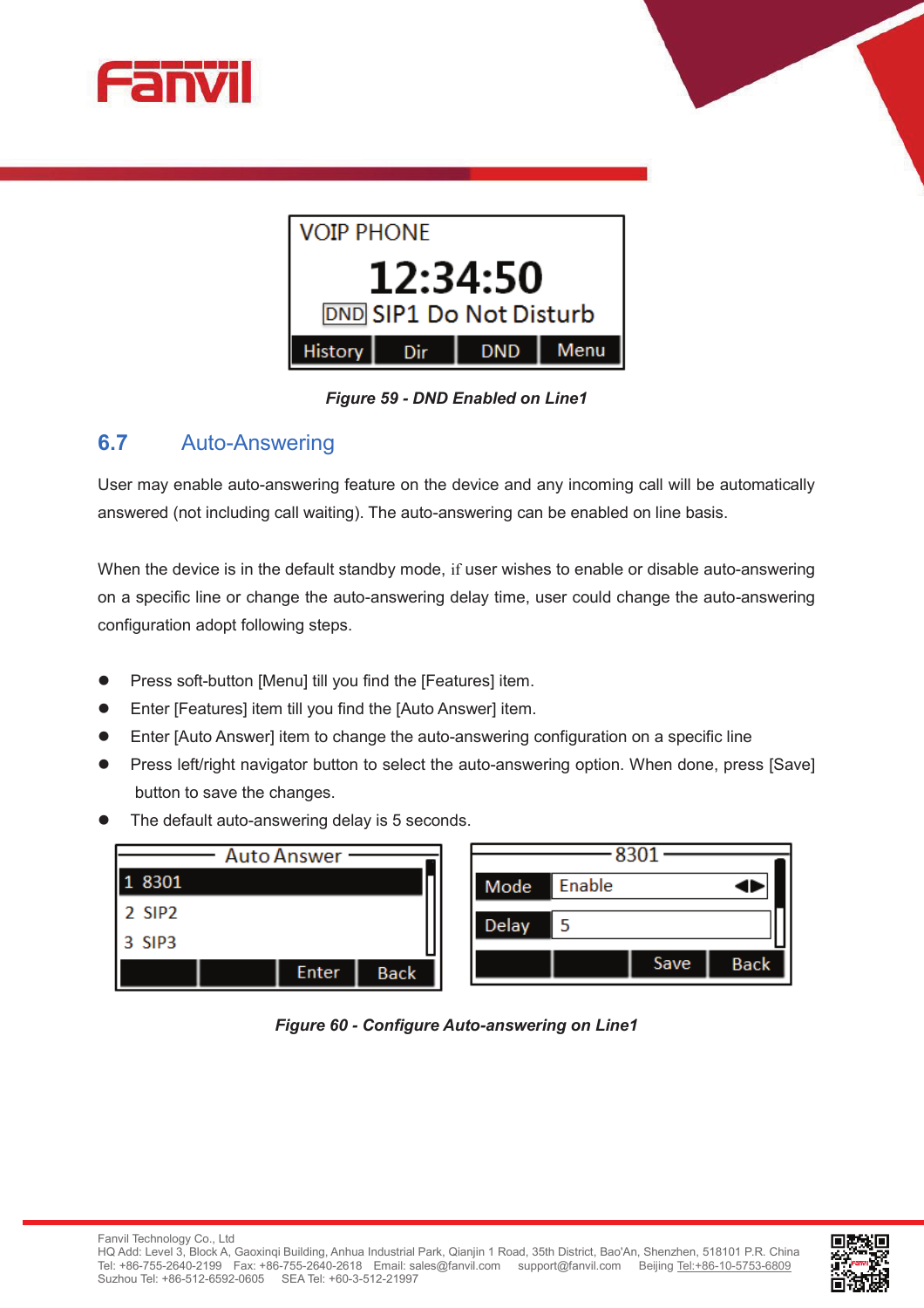



*Figure 61 - Auto-answering Enabled on Line1* 

### **6.8** Call Forward

Call forward is also known as 'Call Divert' which is to divert the incoming call to a specific number based on the conditions and configurations. User can configure the call forward settings of each line.

There are three types,

- l **Unconditional Call Forward –** Forward any incoming call to the configured number.
- **Call Forward on Busy –** When user is busy, the incoming call will be forwarded to the configured number.
- **Call Forward on No Answer –** When user does not answer the incoming call after the configured delay time, the incoming call will be forwarded to the configured number.

To configure call forward, when the device is in the default standby mode,

- Press soft-button [Menu] till you find the [Features] item.
- Enter [Features] item till you find the [Call Forward] item.
- Press [Call Forward] button to open call forward configuration screen, select the line to be configured with up/down navigator keys.
- Press [Enter] button to edit the call forward settings.
- Select the call forward type with up/down navigator keys. Click [Enter] button to configure the call forward number and delay, if applicable.
- Enable or Disable call forward with left/right navigator buttons against specific lines and types.
- If select 'Enable', browse the setting parameters with up/down navigator keys and enter required information. When done, press [Save] / [OK] button to save the changes.

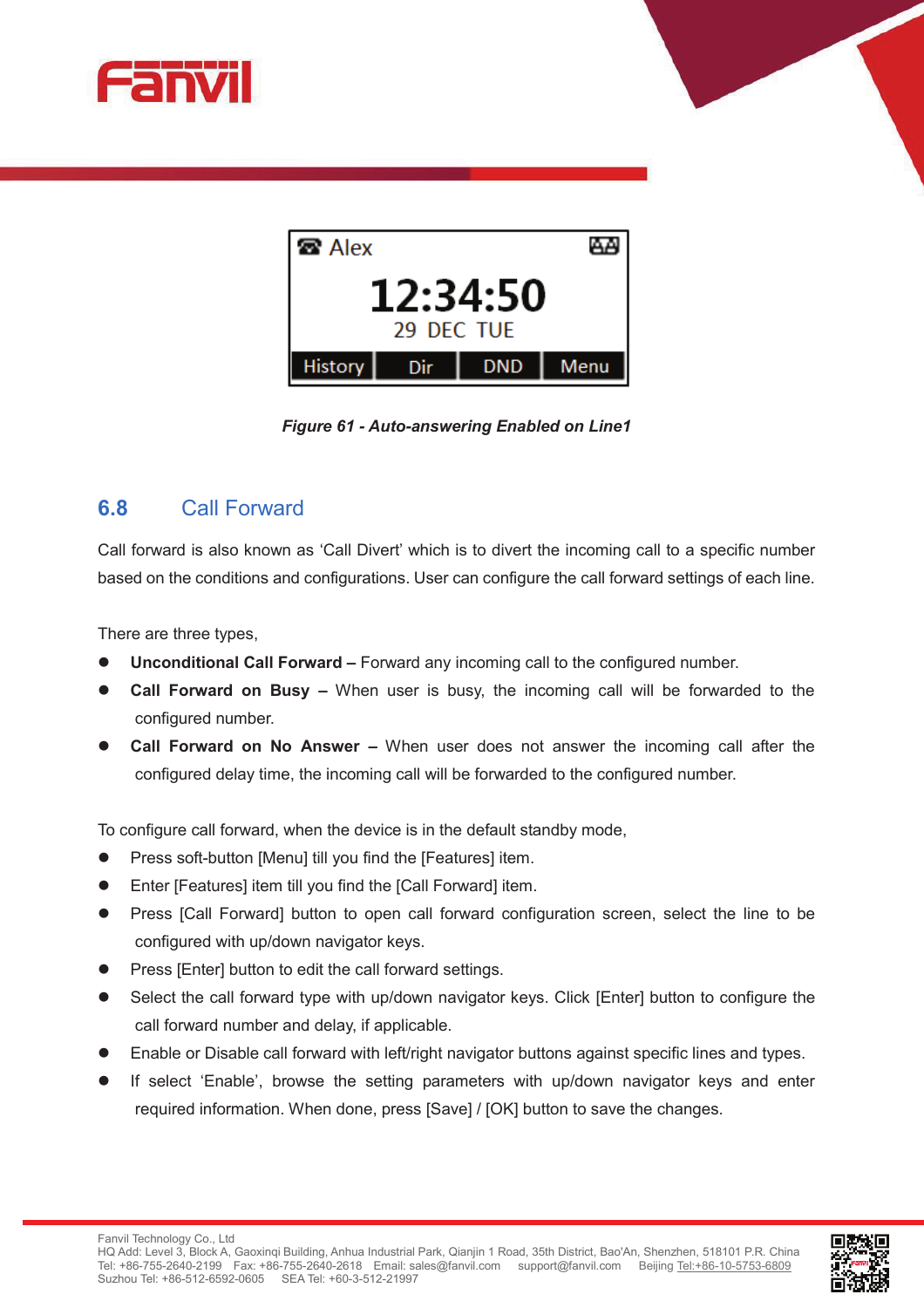



*Figure 62 - Select Line for Call Forward Configuration* 

| <b>Call Forward</b> |      |              |             |
|---------------------|------|--------------|-------------|
| 1 Unconditional     |      |              |             |
| 2 on Busy           |      |              |             |
| 3 on No Answer      |      |              |             |
| Prev.               | Next | <b>Enter</b> | <b>Back</b> |

*Figure 63 - Select Call Forward Type* 



*Figure 64 - Activate Call Forward and configure Call Forward Number* 

| No answer |      |      |             |
|-----------|------|------|-------------|
| Tel       | 8311 |      |             |
| Time      | 15   |      |             |
| Delete    |      | Save | <b>Back</b> |

*Figure 65 - Set Delay Time for Call Forward on No Answer*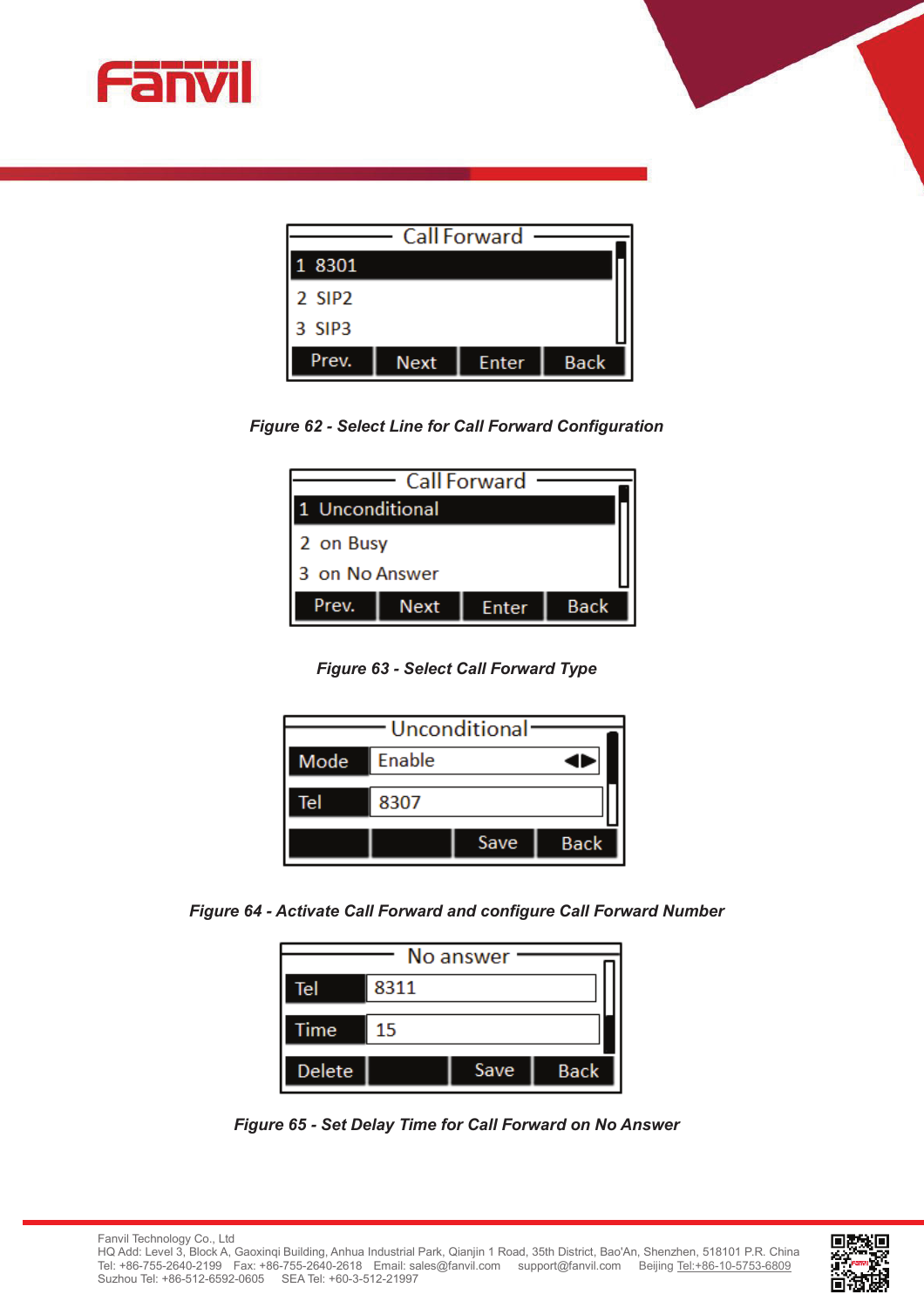



## **6.9** DSS LCD Configuration

There are 8 DSS keys corresponded to the LCD display to provide dynamic Line/DSS/BLF functions up to five pages at virtualized total 40 DSS keys. User may configure/customize each DSS key in each page.

User can enter the DSS Key page configuration by long-press 'Pn' key, where user can Delete/Add page(s) for the DSS LCD. Besides, user can modify DDS key configuration by long-press each one.

| Page Setting |        |        |      |
|--------------|--------|--------|------|
| Page Number  | Page 2 |        |      |
|              |        |        |      |
|              |        |        |      |
|              |        |        |      |
| Add          |        | Delete | Exit |



The phone provide DSS Key configuration, such as,

- **Memory Key** 
	- Speed Dial/Intercom/BLF/Presence/Call Park/Call Forward(For someone)
- Line
- **Key Event** 
	- n MWI/DND/Hold/Transfer/Phonebook/Redial/Pickup/Call Forward(for entitle line)
- **DTMF**
- **URL**
- **BLF List Key**
- **Multicast**

BLF/Intercom/Speed Dial number can match contact intelligently as the label, which is stored in phonebook, and DSS LCD will display the contact name rather than extension number.(! This feature is only available after 1.2.101.1009).Moreover, user also can add the user-defined title for the DSS Keys, which is configured as Memory Key / Line / URL / Multicast .

#### *NOTICE! User-defined title is limited to 10 characters at most.*

More detailed information *refers to* **8.26** *FUNCTION KEY / Function Key* and *Table 13 - DSS KEY LED State.* 

Fanvil Technology Co., Ltd

HQ Add: Level 3, Block A, Gaoxinqi Building, Anhua Industrial Park, Qianjin 1 Road, 35th District, Bao'An, Shenzhen, 518101 P.R. China Tel: +86-755-2640-2199 Fax: +86-755-2640-2618 Email: sales@fanvil.com support@fanvil.com Beijing Tel:+86-10-5753-6809 Suzhou Tel: +86-512-6592-0605 SEA Tel: +60-3-512-21997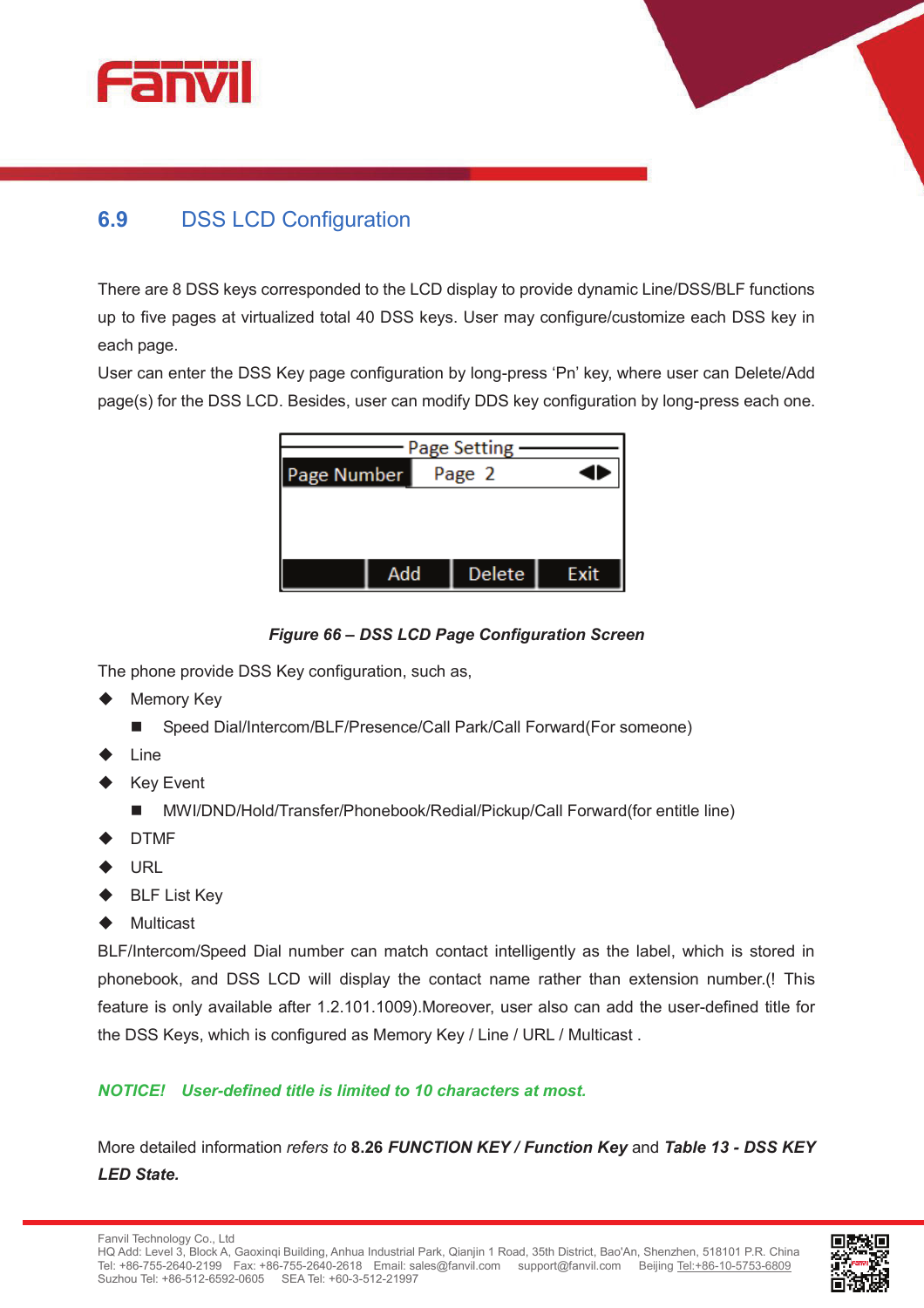



*Figure 67 – DSS LCD Screen Configuration* 

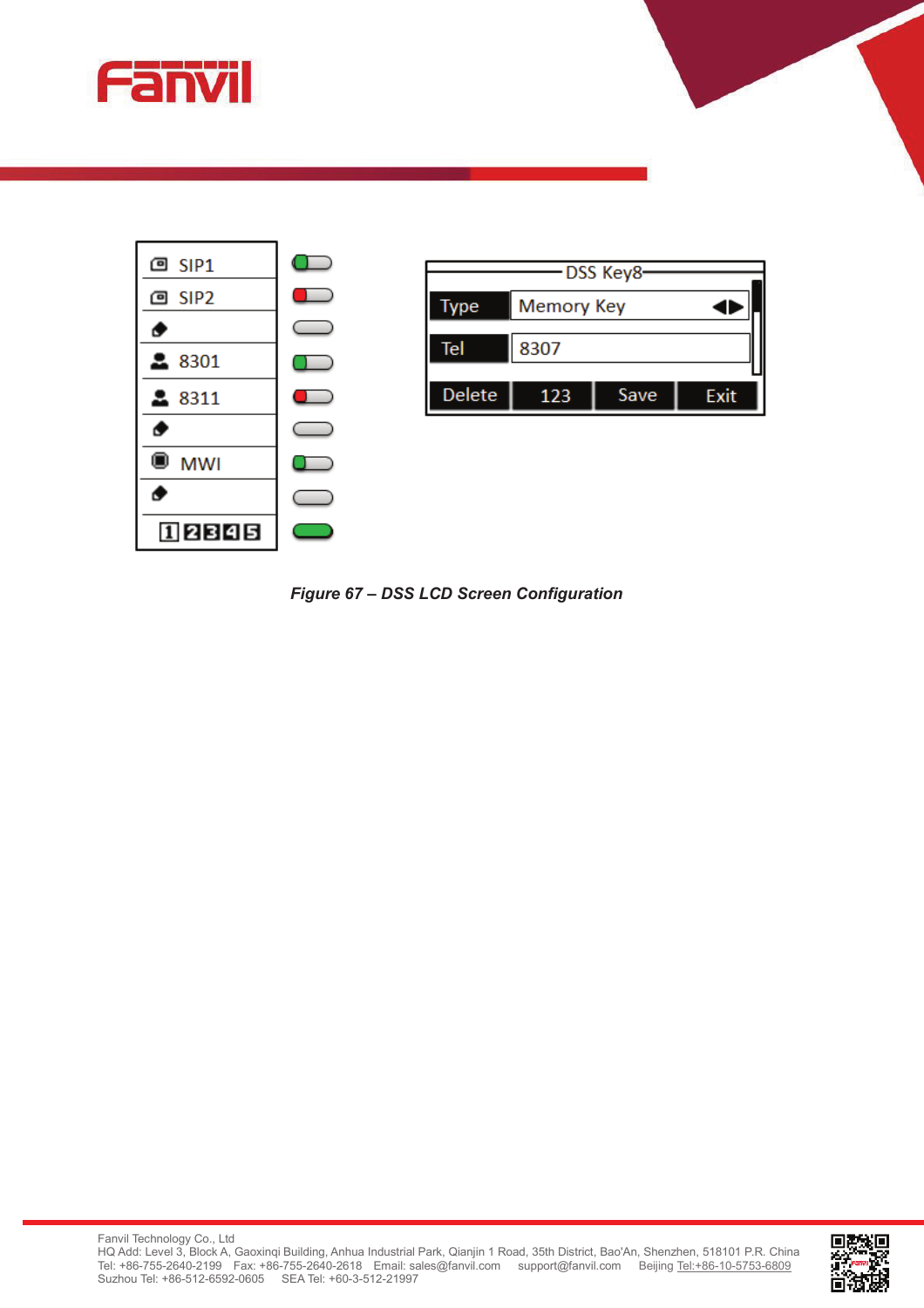



# **7** Phone Settings

## **7.1 Adjust Audio Volume**

When the device is in the default standby mode,

- Press soft-button [Menu] till you find the [Settings] item.
- Enter [Settings] item till you find the [Basic Settings] item.
- Enter [Basic Settings] item till you find [Voice Volume] item.
- Enter [Voice Volume] item and you will find [Handset Volume], [Handsfree Volume] and [Headset Volume] item.
- l Enter [Handset Volume] or [Handsfree Volume] or [Headset Volume] item, press Left / Right navigator keys to adjust the audio volume for different mode.
- Save the adjustment by pressing [OK] or [Save] when done.

## **7.2 Set Ring Tone Volume and Type**

When the device is in the default standby mode,

- Press soft-button [Menu] till you find the [Settings] item.
- Enter [Settings] item till you find the [Basic Settings] item.
- Enter [Basic Settings] item till you find [Ring Settings] item.
- l Enter [Ring Settings] item and you will find [Ring Volume] and [Ring Type] item.
	- Enter [Ring Volume] item and you find [Headset Volume] and [Handsfree Volume] item.
		- ♦ Enter [Headset Volume] or [Handsfree Volume] item, press left / right navigator keys to adiust the ring volume.
		- $\triangle$  Save the adjustment by pressing [OK] when done.
	- **n** Enter [Ring Type] item, press left  $\ell$  right navigator keys to change the ring type.
		- $\triangle$  Save the adjustment by pressing [OK] when done.

# **7.3 Adjust LCD Contrast**

When the device is in the default standby mode,

- Press soft-button [Menu] till you find the [Settings] item.
- **•** Enter [Settings] item till you find the [Basic Settings] item.



Fanvil Technology Co., Ltd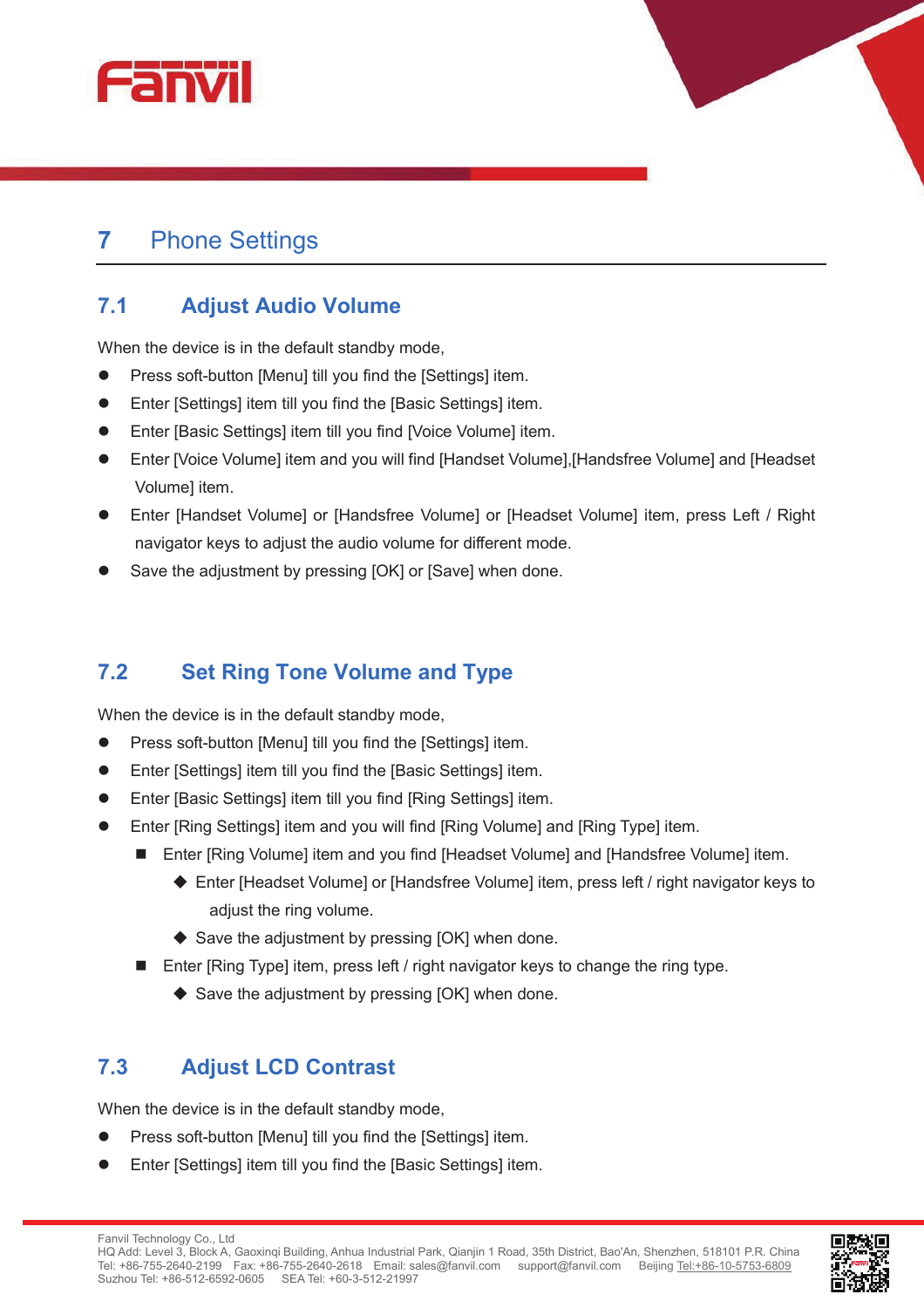

- Enter [Basic Settings] item till you find [Screen Settings] item.
- Enter [Basic Settings] item ill you find [Contrast] item.
- Enter [Contrast] item, press left / right navigator keys to adjust the LCD contrast.
- Save the adjustment by pressing [OK] or [Save] when done.

### **7.4 Set Device Time/Date**

When the device is in the default standby mode,

- Press soft-button [Menu] till you find the [Settings] item.
- Enter [Settings] item till you find the [Basic Settings] item.
- Enter [Basic Settings] item till you find [Time & Date] item.
- Enter [Time & Date] item, use up/down navigator keys to edit the time/date parameters and save the settings by pressing [OK] or [Save] when done.

| <b>Parameters</b>    | <b>Description</b>                             |  |
|----------------------|------------------------------------------------|--|
| Mode                 | Auto/Manual                                    |  |
|                      | Auto: Enable network time synchronization via  |  |
|                      | SNTP protocol, default enabled.                |  |
|                      | Manual: User can modify data manually.         |  |
| <b>SNTP Server</b>   | <b>SNTP</b> server address                     |  |
| Time zone            | Select the time zone                           |  |
| 12-Hour Clock        | Display the clock in 12-hour format            |  |
| Daylight Saving Time | Enable or Disable the Daylight Saving Time     |  |
| Time format          | Select time format from one of the followings: |  |
|                      | 1 JAN, MON<br>ш                                |  |
|                      | 1 January, Monday<br>ш                         |  |
|                      | JAN 1, MON<br>ш                                |  |
|                      | January 1, Monday<br>ш                         |  |
|                      | MON, 1 JAN<br>ш                                |  |
|                      | Monday, 1 January<br>ш                         |  |
|                      | MON, JAN 1<br>ш                                |  |
|                      | Monday, January 1<br>ш                         |  |
|                      | DD-MM-YY                                       |  |

#### *Table 1 - Time Settings Parameters*